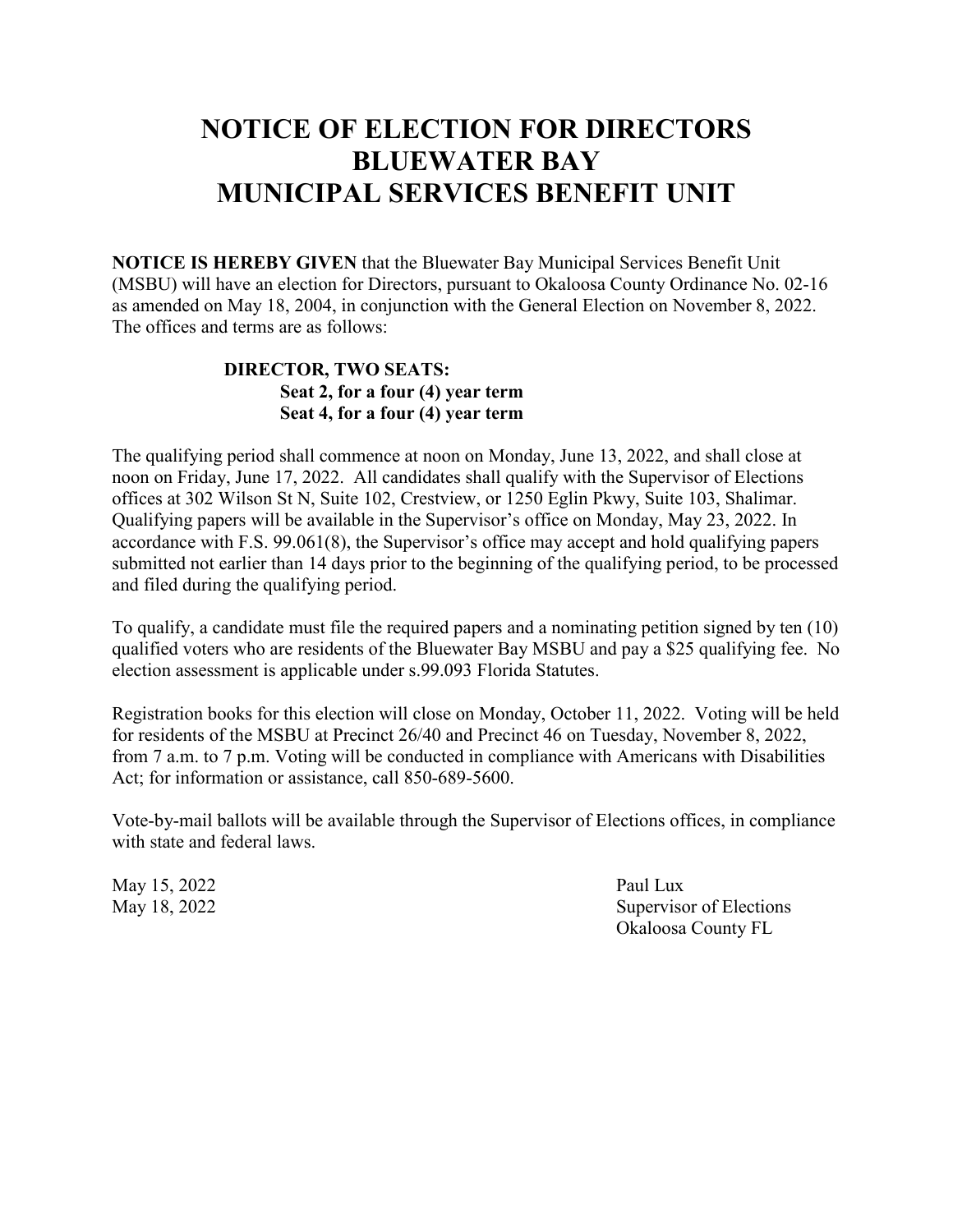### **NOTICE OF MUNICIPAL ELECTION CITY OF CRESTVIEW, FLORIDA**

**NOTICE IS HEREBY GIVEN** that the City of Crestview will have the following offices on the ballot for the November 8, 2022, General Election:

#### **CITY COUNCIL, THREE SEATS:**

Precinct 1, for a four (4) year term Precinct 2, for a four (4) year term Precinct 3, for a four (4) year term

All candidates must be registered electors of Okaloosa County and reside within city limits. Candidates are elected at large, by plurality.

The qualifying period shall commence at noon on Monday, June 13, 2022, and shall close at noon on Friday, June 17, 2022. All candidates shall qualify with the Supervisor of Elections office at 302 N Wilson St, Ste 102, Crestview, FL or 1250 Eglin Pkwy, Ste 103, Shalimar, FL. Qualifying papers will be available in the Supervisor's office on Monday, May 23, 2022. In accordance with F.S. 99.061(8), the Supervisor's office may accept and hold qualifying papers submitted not earlier than 14 days prior to the beginning of the qualifying period, to be processed and filed during the qualifying period.

To qualify, a candidate must file the required papers and a filing fee as follows:

**Council:** \$60.40 (\$10 filing fee for the City of Crestview and \$50.40, a 1% election assessment payable to the state Elections Commission Trust Fund)

Candidates may have the 1% election assessment waived by filing an Affidavit of Undue Burden.

Registration books for this election will close on Tuesday, October 11, 2022. Voting will be held for registered city residents only in Okaloosa County precincts 8, 9, 11, 12, 13, 45, and 52 on Tuesday, November 8, 2022, from 7 am until 7 pm. Voting is conducted in compliance with Americans with Disabilities Act; for information or assistance, call 850-689-5600.

Vote-by-mail ballots will be available through the Supervisor of Elections offices, in compliance with state and federal laws.

May 15, 2022 Paul Lux

May 18, 2022 Supervisor of Elections Okaloosa County, Florida